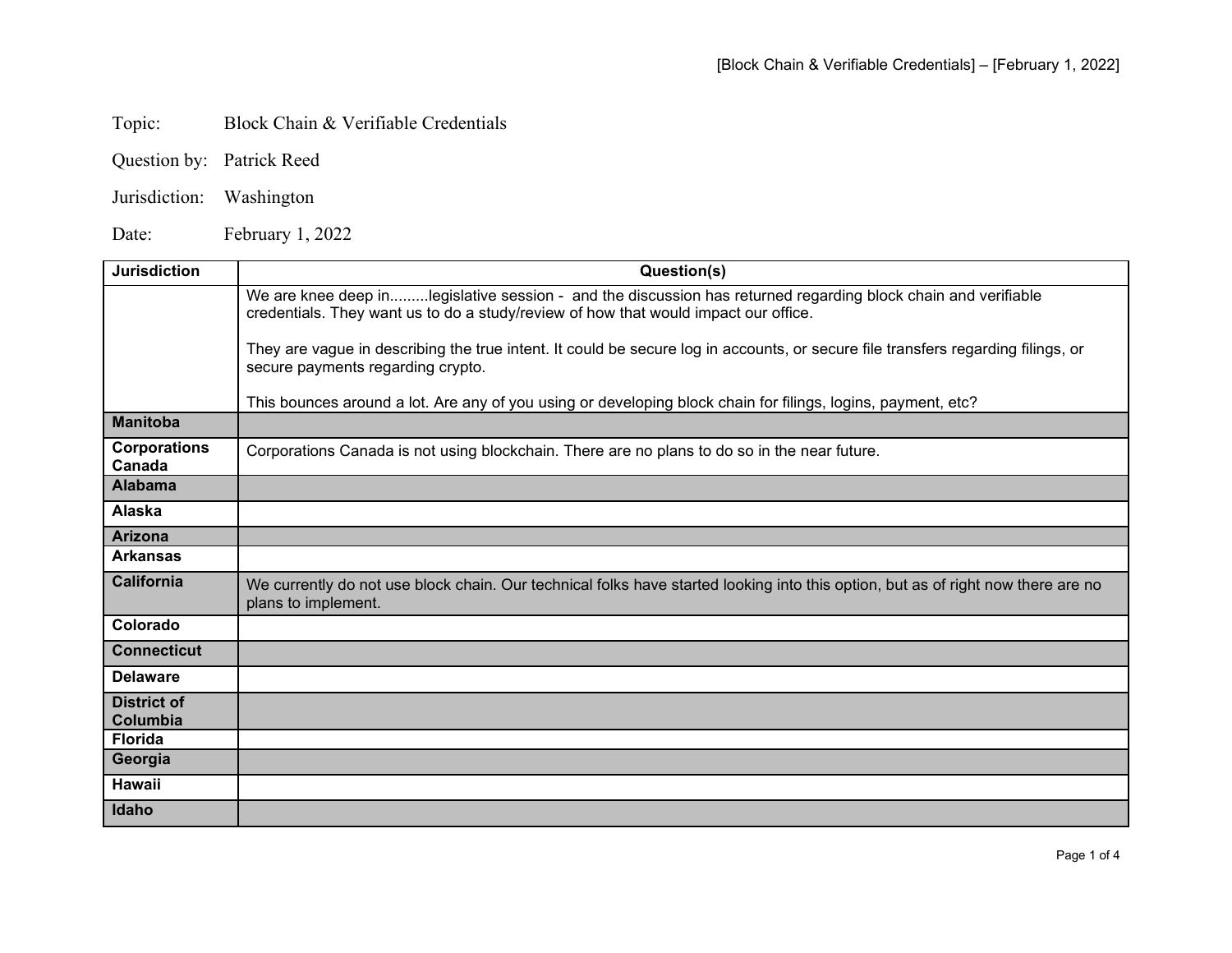| <b>Jurisdiction</b>   | Question(s)                                                                                                                                                                                                                            |
|-----------------------|----------------------------------------------------------------------------------------------------------------------------------------------------------------------------------------------------------------------------------------|
|                       | We are knee deep inlegislative session - and the discussion has returned regarding block chain and verifiable<br>credentials. They want us to do a study/review of how that would impact our office.                                   |
|                       | They are vague in describing the true intent. It could be secure log in accounts, or secure file transfers regarding filings, or<br>secure payments regarding crypto.                                                                  |
|                       | This bounces around a lot. Are any of you using or developing block chain for filings, logins, payment, etc?                                                                                                                           |
| <b>Illinois</b>       |                                                                                                                                                                                                                                        |
| <b>Indiana</b>        | Indiana is the same as Maryland                                                                                                                                                                                                        |
| Iowa                  |                                                                                                                                                                                                                                        |
| <b>Kansas</b>         |                                                                                                                                                                                                                                        |
| Kentucky              |                                                                                                                                                                                                                                        |
| Louisiana             | We do not currently use block chain, nor do we have plans in the future to do so.                                                                                                                                                      |
| <b>Maine</b>          |                                                                                                                                                                                                                                        |
| <b>Maryland</b>       | Maryland is not using block chain and there are not presently any plans to pursue its use in the future.                                                                                                                               |
| <b>Massachusetts</b>  | MA does not use block chain, and I am unaware of any push for it.                                                                                                                                                                      |
| <b>Michigan</b>       | We are not using block chain in Michigan, and currently do not have plans to do so. This does seem to be a recurring topic in<br>your state, because I searched and found when you posed this question in the summer of 2020. :)       |
| <b>Minnesota</b>      | Minnesota is not using block chain. There are no plans to do so in the near future.                                                                                                                                                    |
| <b>Mississippi</b>    | Currently MS is not using nor developing block chain for filings, logins, payments, etc.                                                                                                                                               |
| <b>Missouri</b>       |                                                                                                                                                                                                                                        |
| <b>Montana</b>        |                                                                                                                                                                                                                                        |
| <b>Nebraska</b>       |                                                                                                                                                                                                                                        |
| <b>Nevada</b>         |                                                                                                                                                                                                                                        |
| <b>New Hampshire</b>  |                                                                                                                                                                                                                                        |
| <b>New Jersey</b>     |                                                                                                                                                                                                                                        |
| <b>New Mexico</b>     |                                                                                                                                                                                                                                        |
| <b>New York</b>       |                                                                                                                                                                                                                                        |
| <b>North Carolina</b> | Like the other states already reporting, the Secretary of State's Office is not using or developing block chain for filings, logins,<br>and payments. It also doesn't appear that anyone in our agency is even discussing this option. |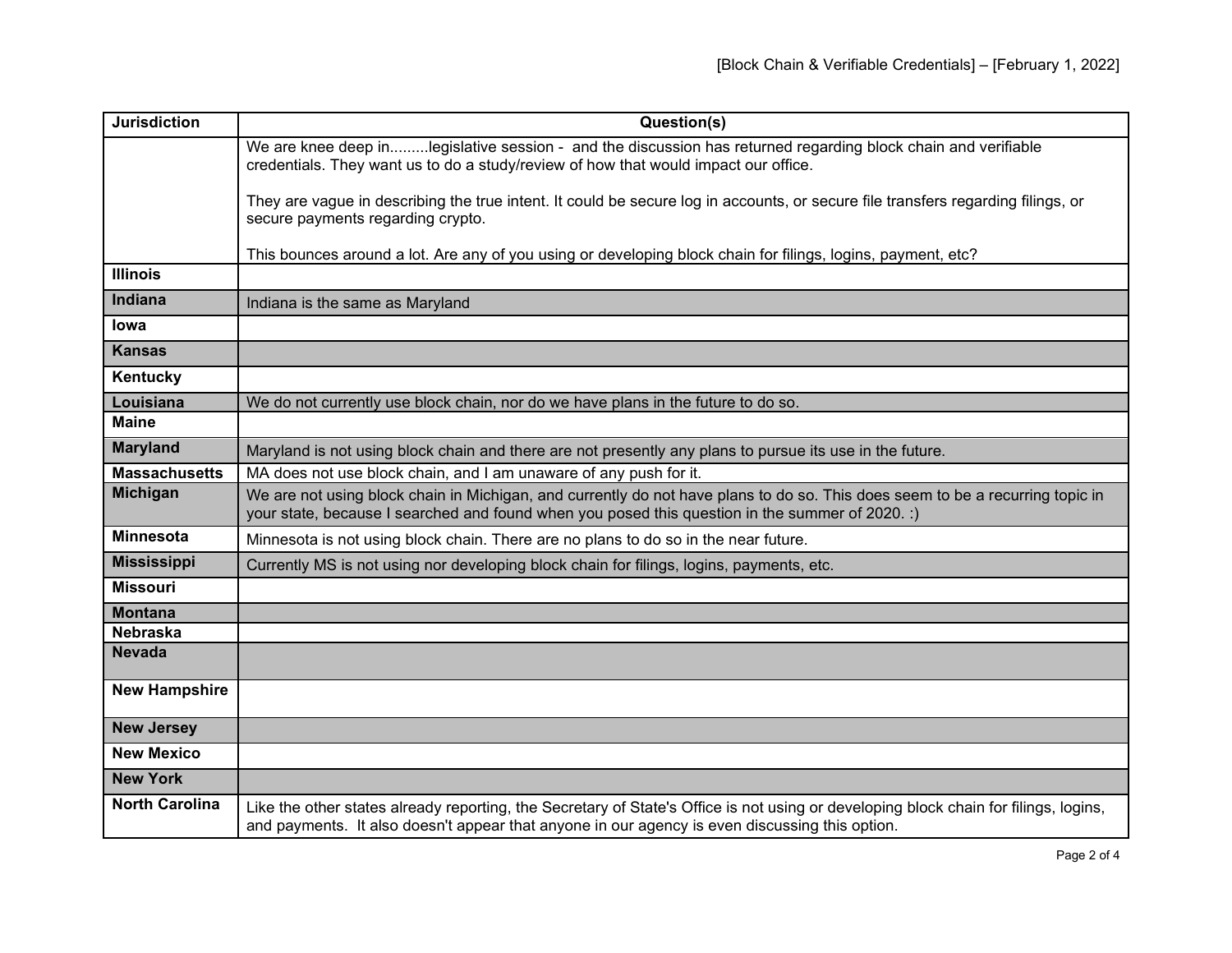| <b>Jurisdiction</b>   | Question(s)                                                                                                                                                                                          |
|-----------------------|------------------------------------------------------------------------------------------------------------------------------------------------------------------------------------------------------|
|                       | We are knee deep inlegislative session - and the discussion has returned regarding block chain and verifiable<br>credentials. They want us to do a study/review of how that would impact our office. |
|                       | They are vague in describing the true intent. It could be secure log in accounts, or secure file transfers regarding filings, or<br>secure payments regarding crypto.                                |
|                       | This bounces around a lot. Are any of you using or developing block chain for filings, logins, payment, etc?                                                                                         |
| <b>North Dakota</b>   |                                                                                                                                                                                                      |
| Ohio                  |                                                                                                                                                                                                      |
| <b>Oklahoma</b>       |                                                                                                                                                                                                      |
| Oregon                |                                                                                                                                                                                                      |
| Pennsylvania          |                                                                                                                                                                                                      |
| <b>Rhode Island</b>   |                                                                                                                                                                                                      |
| <b>South Carolina</b> |                                                                                                                                                                                                      |
| <b>South Dakota</b>   |                                                                                                                                                                                                      |
| <b>Tennessee</b>      |                                                                                                                                                                                                      |
| <b>Texas</b>          |                                                                                                                                                                                                      |
| <b>Utah</b>           |                                                                                                                                                                                                      |
| <b>Vermont</b>        |                                                                                                                                                                                                      |
| Virginia              |                                                                                                                                                                                                      |
| Washington            |                                                                                                                                                                                                      |
| <b>West Virginia</b>  |                                                                                                                                                                                                      |
| <b>Wisconsin</b>      | Good morning - In the State of Wisconsin at the Department of Financial Institutions, we do not currently use block chain, nor<br>do we have any plans to do so in the foreseeable future.           |
| Wyoming               |                                                                                                                                                                                                      |

**Additional comments:**